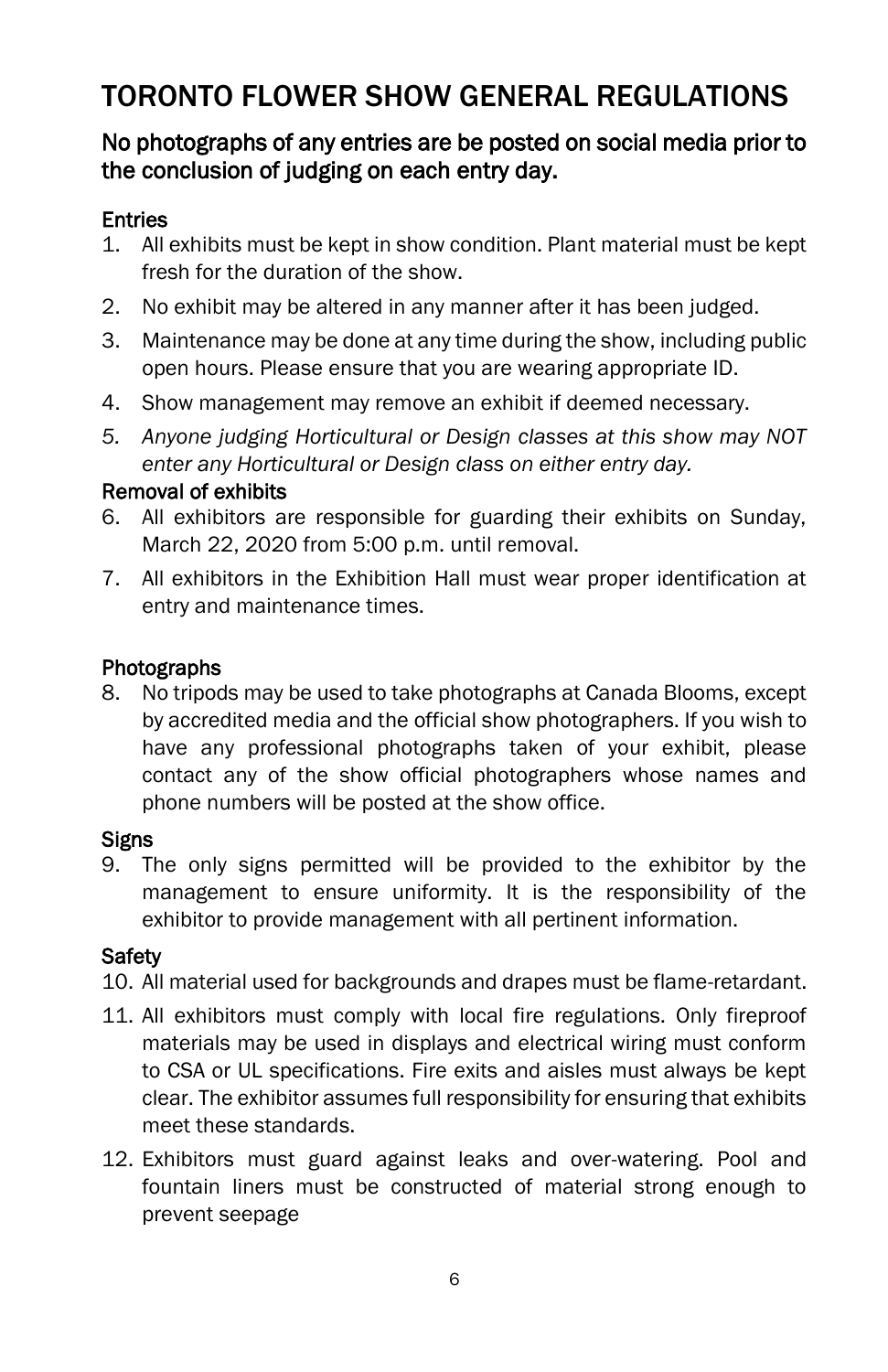#### Nomenclature & Endangered Species

- 13. All plant material must be listed correctly.
- 14. Wild plants of endangered and threatened species are strictly forbidden in any Toronto Flower Show at Canada Blooms exhibit. It is the responsibility of the exhibitor to make sure these plants are not on exhibit. The authority for determining the designation of any plant as an endangered or threatened species is the *Species at Risk Public Registry*. See:www.sararegistry.gc.ca/species/default\_e.cfm and [www.cosewic.gc.ca.](http://www.cosewic.gc.ca/)

#### Damage

15. Where exhibitors are responsible for damage to any part of the Toronto Flower Show Hall, the costs of repair will be charged to them.

#### Liability

- 16. While Canada Blooms will exercise due caution in safeguarding exhibits, it cannot assume responsibility for injury or loss. Valuables used in exhibits are to be insured by exhibitors.
- 17. LIMITATION OF MANAGEMENT'S LIABILITY. Exhibitor will make no claim against Canada Blooms, The Garden Club of Toronto, Landscape Ontario or the Enercare Centre (or their employees, directors, officers, agents or assigns) and agrees that management shall not be liable for any injury or loss or damage to exhibitor, or to its employees, agents, property or business caused by: (a) acts or omissions of any contractor (or employees of agents of such contractors) retained by management to perform services in connection with the Show or (b) fire, theft, destruction or any other occurrence not resulting from intentional misconduct on the part of the management (or their employees, directors, officers, agents or assigns), whether occurring during Show hours or the period designated for installation, maintenance and removal of exhibits, and not withstanding any negligence of management (or their employees, directors, officers, agents or assigns) connected therewith.
- 18. INDEMNIFICATION FOR EXHIBITORS' ACTS. Exhibitor agrees to indemnify and save harmless: Canada Blooms, The Garden Club of Toronto, Landscape Ontario or the Enercare Centre (or their employees, directors, officers, agents or assigns), and each of them, from any and all claims of liability made by anyone for any loss, injury or damage to persons or property, including death, arising out of the conduct of exhibitor or its employees or agents, and agrees to defend Canada Blooms, The Garden Club of Toronto, Landscape Ontario or the Enercare Centre against any such claims or liabilities and to reimburse